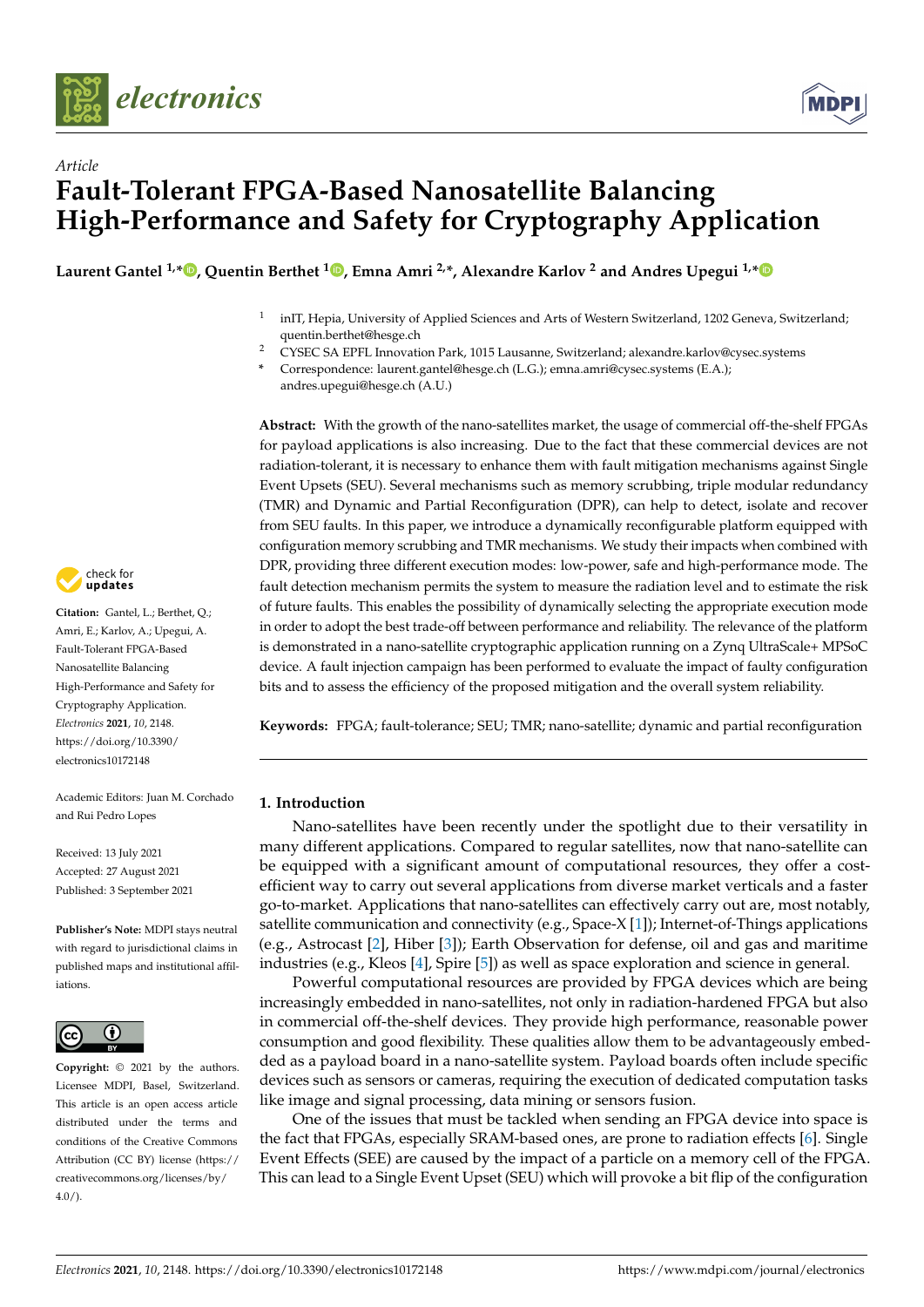memory cell content. An SEU can affect both the design state or the design routing, leading to data corruption, unusable functionalities, or even a complete system failure.

The case study in [\[7\]](#page-10-6) details the implementation of radiation-error mitigation techniques on a Xilinx Kintex 7 FPGA device, especially Triple Modular Redundancy (TMR). TMR consists in triplicating a function that needs to be protected against radiations. The output of each function or module is compared with the two others and a voter selects the output that is identical for at least two of the modules  $[8,9]$  $[8,9]$ .

Another solution against SEE is memory scrubbing. A memory scrubber is a module which periodically checks the FPGA configuration memory in order to detect bit flip caused by SEE. The aim is to detect and correct, avoiding a complete failure of the device operations. An external memory scrubber using a rad-hard FPGA to check the configuration memory of the SRAM payload FPGA is described in [\[10\]](#page-10-9). Considering the importance of this mechanism to detect and be able to correct radiation-induced errors, Xilinx provides a hardware IP core to rapidly and seamlessly include this mitigation technique in a design [\[11\]](#page-10-10). This IP allows internal checking of the FPGA configuration memory with low development cost, with the drawback that, being implemented in the FPGA logic, it requires an upper layer to protect this scrubber against an SEU.

A third method to handle the radiation issue is to take advantage of dynamic and partial reconfiguration (DPR). This feature provided in Xilinx and Intel FPGAs allows reconfiguration of a partition of the FPGA without disturbing the rest of the design. Thus, it can be used to reload a damaged partition, load a new partial configuration avoiding the permanently damaged areas or reconfigure a partition with a more robust implementation. In the latter case, the implementation could use TMR or another fault correction mechanism to tackle the radiation effects more efficiently. It has the benefit of reducing FPGA resources usage, which in turn reduces the size of the area vulnerable to SEEs. It also decreases power consumption and allows for faster and easier transfer of a new applications to a device. An example is the work presented in [\[12\]](#page-10-11), where they used TMR and dynamic reconfiguration for rewriting faulty frames after comparing them to identically routed redundant blocks.

A more sophisticated fault mitigation technique is presented in [\[13\]](#page-10-12). The authors describe a framework called HARFT (Hybrid Adaptive Reconfigurable Fault Tolerance) that proposes different operating modes that can be activated depending on the necessary level of fault mitigation against application performances. The framework implements scrubbing techniques and takes advantage of the partial reconfiguration capability of the FPGAs. Additional techniques such as ECC, parity schemes and TMR are also used. The mitigation mechanisms implemented in the processor embedded in the FPGA (Zynq) allows switching from a Symmetric Multi-Processor (SMP) mode to an Asymmetric Multi-Processor (AMP) mode after a reset of the system. The system allows the user to choose a third mode in which one or several Microblaze processors operate in lockstep in the programmable logic, potentially coupled with hardware accelerators. The three modes have been tested in different scenarios with simulated SEEs sent to a Zynq device containing soft processors but no hardware accelerators.

The combination of these mitigation techniques leads to the design of complex systems able to adapt themselves to the level of radiation to which they are subjected. The ability to balance between resources usage and operational safety is a key point to reduce the cost of the high-performance FPGA-based nano-satellite board, while maintaining device adaptability and long-term reliability. In this work, we propose a payload computation platform based on a Zynq Ultrascale+ MPSoC FPGA. The platform provides different reconfigurable partitions (RPs) connected with streaming interfaces in order to offer efficient computation acceleration to the application. A memory scrubbing mechanism based on the Soft Error Mitigation Controller provided by Xilinx is integrated into the platform. This scrubber provides information about the level of radiation to which the device is currently subject and, based on this information, the application is automatically and dynamically deployed in two different modes: a "High-Performance Mode", where each partition hosts a different hardware co-processor, or in a "Safe Mode", where streamed partitions are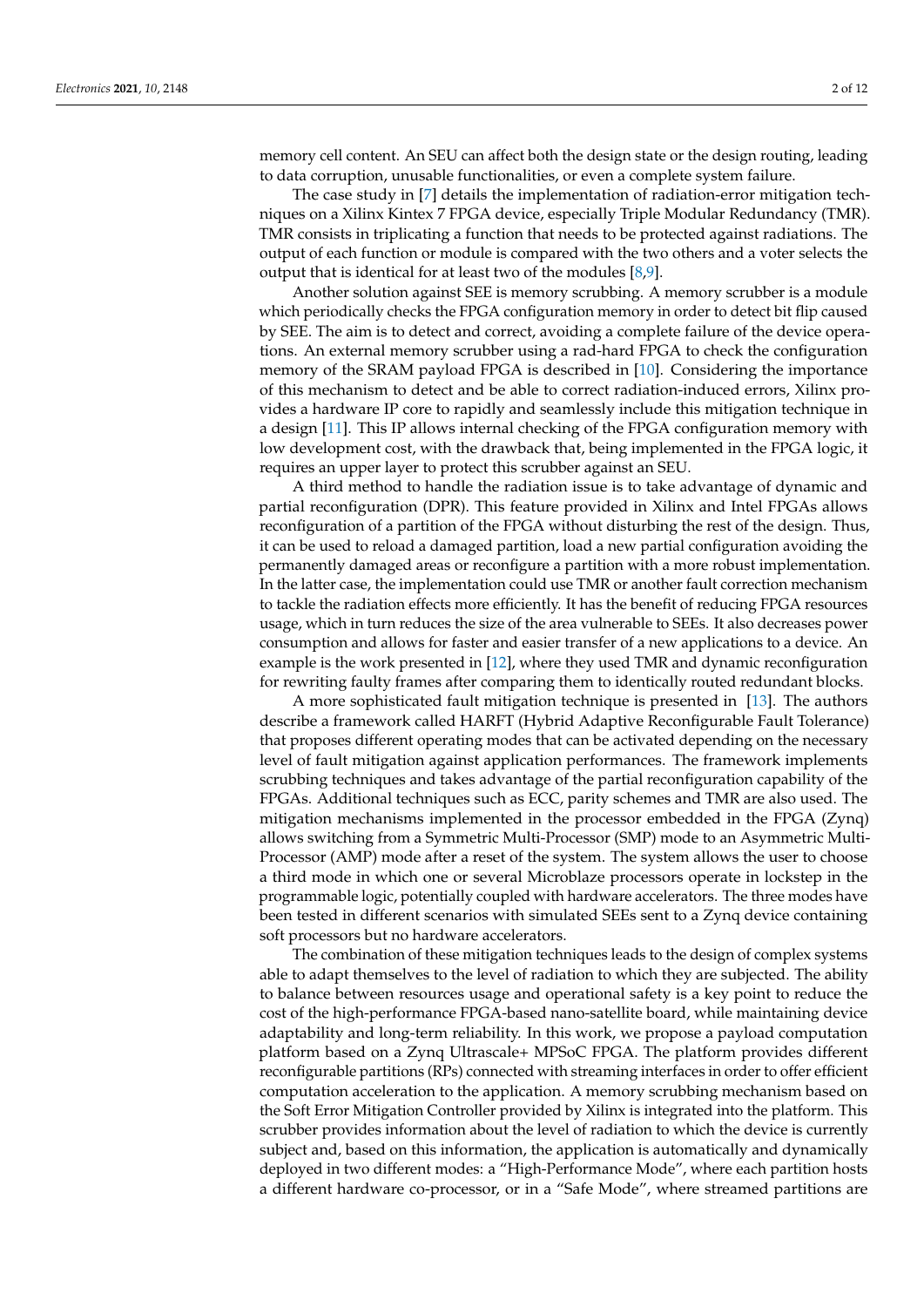dynamically reconfigured in order to act as a TMR version of a single hardware core. A Low-Power mode in which RPs are disabled thanks to the DPR is also provided to fulfill nano-satellite application requirements regarding energy-saving constraints.

Compared to [\[13\]](#page-10-12), our platform offers the ability to efficiently integrate reconfigurable hardware accelerators that can take advantage of the streaming structure of the interconnect. It provides a controller for the configuration memory scrubber and upper software layers to handle correctable but also non-correctable soft errors due to radiation. Finally, the platform leverages the heterogeneity provided by the MPSoC using one of the real-time processors to perform both platform monitoring and the fault injection campaign.

## **2. Materials and Methods**

## *2.1. Nano-Satellite System Overview*

The proposed platform is a FPGA-based payload board intended to be embedded in a nano-satellite along with an on-board computer (OBC). From the Mission Control Center (MCC) point of view, the OBC is the entry point for communication with the Earth, especially with the Attitude Determination and Control System (ADCS) sub-module responsible for satellite navigation. Messages for the payload board are transferred by the OBC through a serial link whereas scientific instruments can use dedicated high-speed interfaces with the FPGA board (Figure [1\)](#page-2-0). An example of a nano-satellite is the CubeSat format [\[14\]](#page-10-13). In this specification, the different boards that compose such a miniaturized satellite are stacked on top of each other inside multiple 10 cm cubes.

<span id="page-2-0"></span>

**Figure 1.** Nano-satellite system overview.

## *2.2. Payload Board Prototype*

The prototype of the payload board is built upon the Zynq Ultrascale+ MPSoC FPGA device. This MPSoC includes, in addition to the reconfigurable logic, a quad-core Cortex-A53 processor, a dual-core Cortex-R5 micro-controller and 2GB of DDR4 memory (Figure [2\)](#page-3-0). Communication is articulated around an AXI-Stream Interconnect (AXIS-IC) allowing the processor and the reconfigurable partitions to exchange data information through the DDR4 memory. A bridge performs stream packet conversion to permit communication between the memorymapped domain (i.e., the processor and its DDR memory) and the stream domain (i.e., the reconfigurable partitions).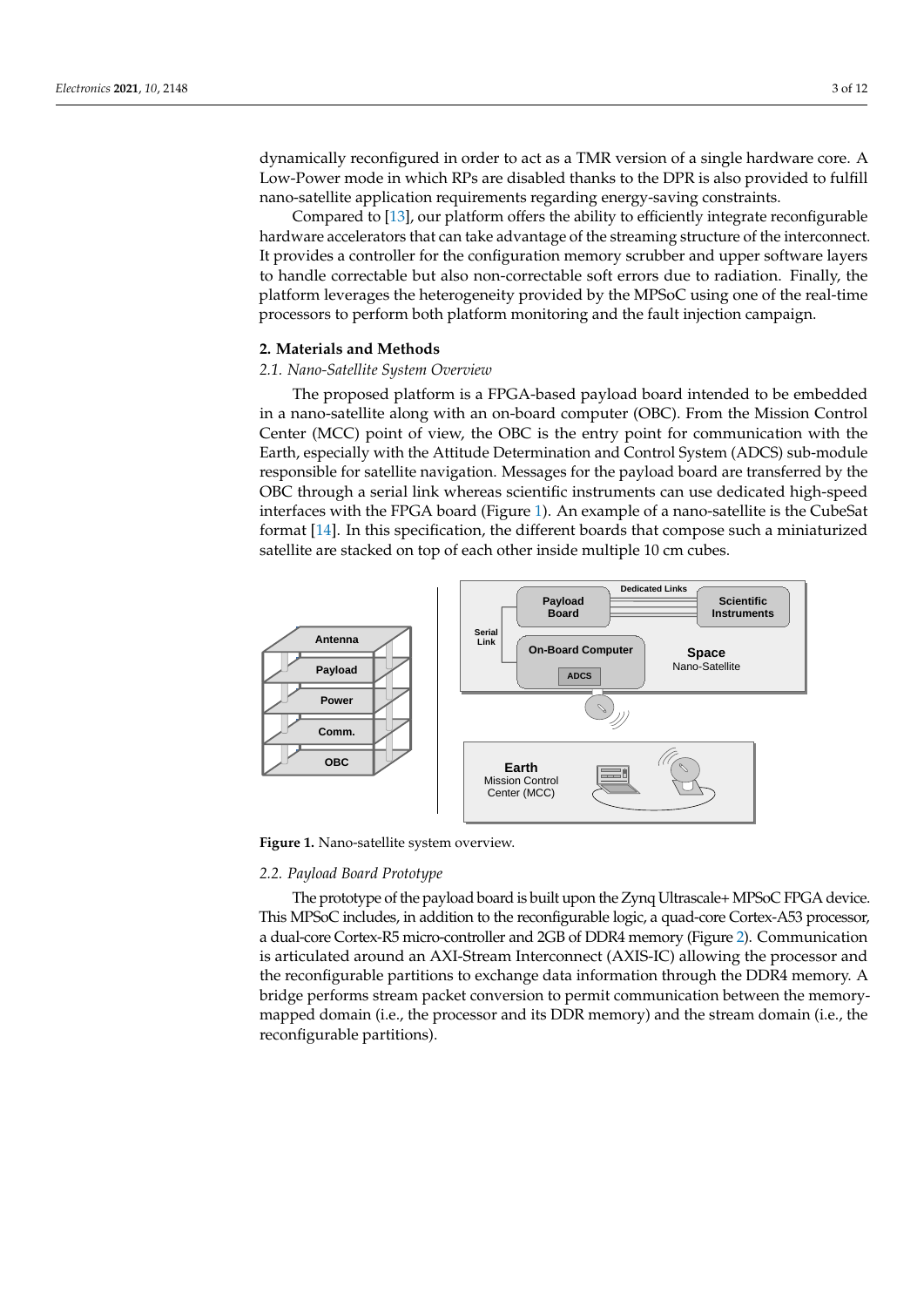

<span id="page-3-0"></span>

**Figure 2.** Payload Board Prototype.

On the Cortex-A53, the first core hosts the payload application which runs on top of a FreeRTOS operating system [\[15\]](#page-10-14). Three more cores are available to run other software tasks or operating systems if necessary. The main core manages the communication with the OBC through the serial link (UART), the application execution and the hardware tasks deployment over the reconfigurable partitions.

RPs are packed into flexible TMR partitions providing the datapath and voters logic to enable the TMR mechanism (TMR In and TMR Out). In addition to the individual stream of each partition, the three partitions inside a TMR set are linked via direct streams allowing implementation of efficient dataflow processing. This communication interface with the reconfigurable partitions has been thought to provide the ability to switch from a High-Performance mode to a Safe mode, and vice-versa.

In High-Performance mode, each partition in the set can run a different hardware tasks and communicate with the rest of the system though its dedicated stream interface. In Safe mode, the three partitions share the TMR interface. The switch between the two modes is controlled by the processor via dedicated AXI4-Lite registers. The decision to switch is based on the monitoring information provided by the Soft-Error Mitigation (SEM) Controller.

#### *2.3. Fault Mitigation Mechanisms*

In addition to the TMR applied to the reconfigurable partitions, the configuration memory is protected against SEU using the scrubber IP provided by Xilinx for their FPGAs. This IP, called Soft-Error Mitigation (SEM) IP, is integrated in the design and controlled by the rest of the logic. A wrapper has been added around the SEM IP in order to access important information from the processor AXI4 interface. This controller allows the Cortex-R5 to send commands to the IP for state changes or fault injection, and to parse monitoring reports generated by the IP during its activity. Information from these reports is used to feed several counters, counting the number of injected faults, how much has been corrected or how many are uncorrectable. It also indicates the current SEM state.

The detected faults can be categorized, or classified, as correctable or uncorrectable, and as essential or non-essential (Figure [3\)](#page-4-0). The later information is generated during the bitstream generation phase by the Xilinx tools in the form of an ASCII file containing a one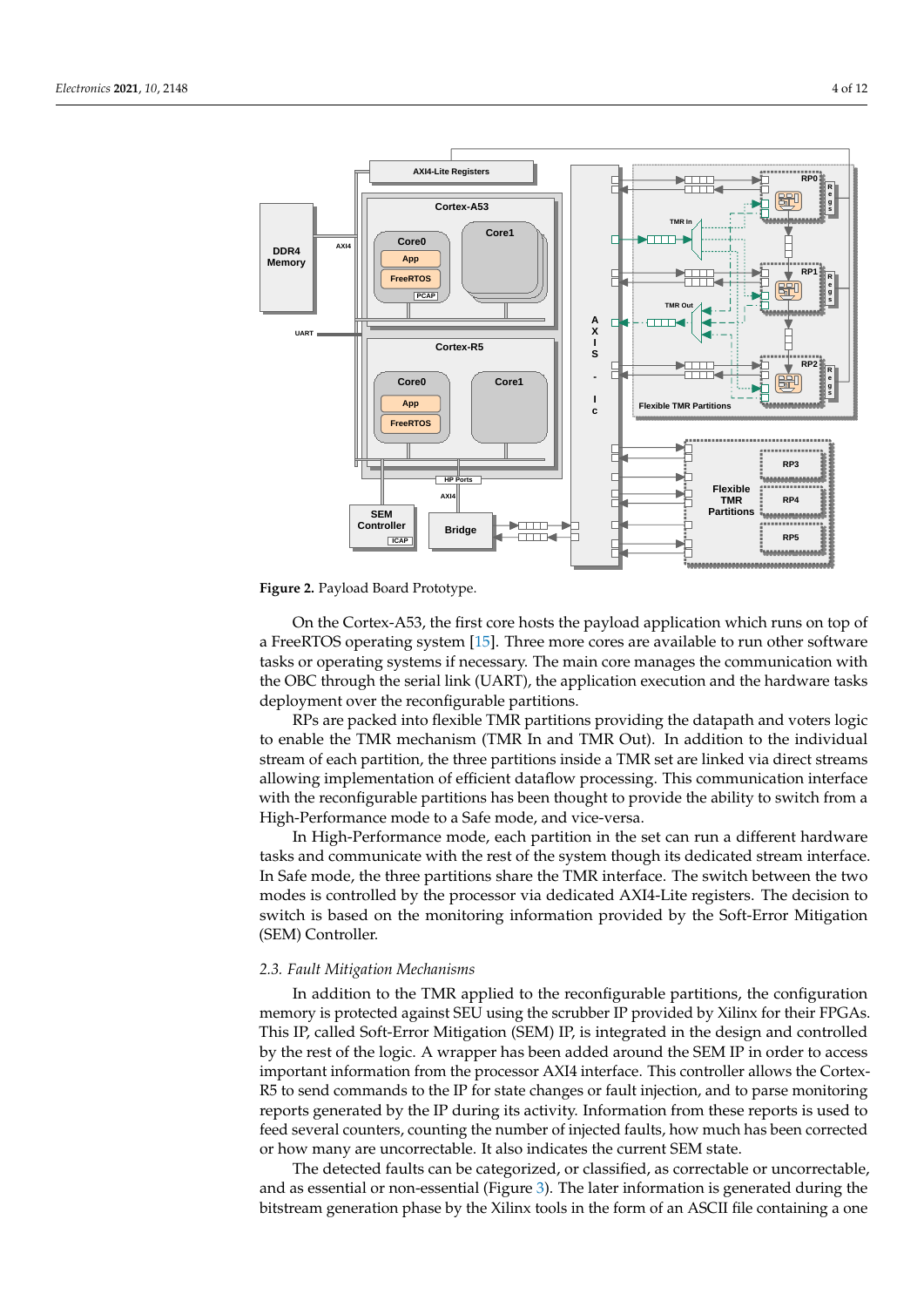or a zero character for each bit in the design, indicating if it is essential or not. It represents several million bits for the UltraScale+ MPSoC family devices. This information is requested by the SEM each time a fault has been detected. A module has been added to the controller to provide the correct information to the SEM regarding the frame where the fault has been detected (Figure [4\)](#page-4-1). If the bit is essential, the SEM intends to repair it; otherwise the fault will be discarded and the scrubber will continue to scan the configuration memory.

<span id="page-4-0"></span>

**Figure 3.** Fault Classification.

In the case of an uncorrectable error, a custom mitigation procedure has been setup: a backup memory containing the original frames is used to dynamically restore the faulty frame using the DPR. Frames content is extracted using the RapidWright utility [\[16\]](#page-10-15) and stored in the DDR4 memory at boot time (Frames DataBase).

<span id="page-4-1"></span>

**Figure 4.** Custom Mitigation Procedure.

The EBD info file generated by the Vivado tools has a major drawback: it is highly memory-consuming (several MBytes) and so it must be stored in a memory distant from the SEM controller. In order to leverage this issue, an optional hardware module can be added (Hw Fetch IP). For each frame, instead of storing the information of each bit contained in the frame, we store a bit indicating whether the frame contains an essential bit or not. This allows storing the EBD information in several BRAM blocks, simplifying the content of this file. With most of the essential bits being concentrated in about 15% of the frames, the overhead to check a frame—even if the faulty bit is not essential—is compensated by the improvement of the read memory latency when performing a fetch of EBD information for the SEM Controller.

## *2.4. Platform Monitoring*

The platform reliability is evaluated thanks to a dedicated testbench permitting simulated faults injection (Figure [5\)](#page-5-0). The Cortex-R5 is used to monitor the proper functioning of the application running on the Cortex-A53 and the programmable logic. It also executes the fault injection task allowing the efficiency of the mitigation mechanisms to be measured.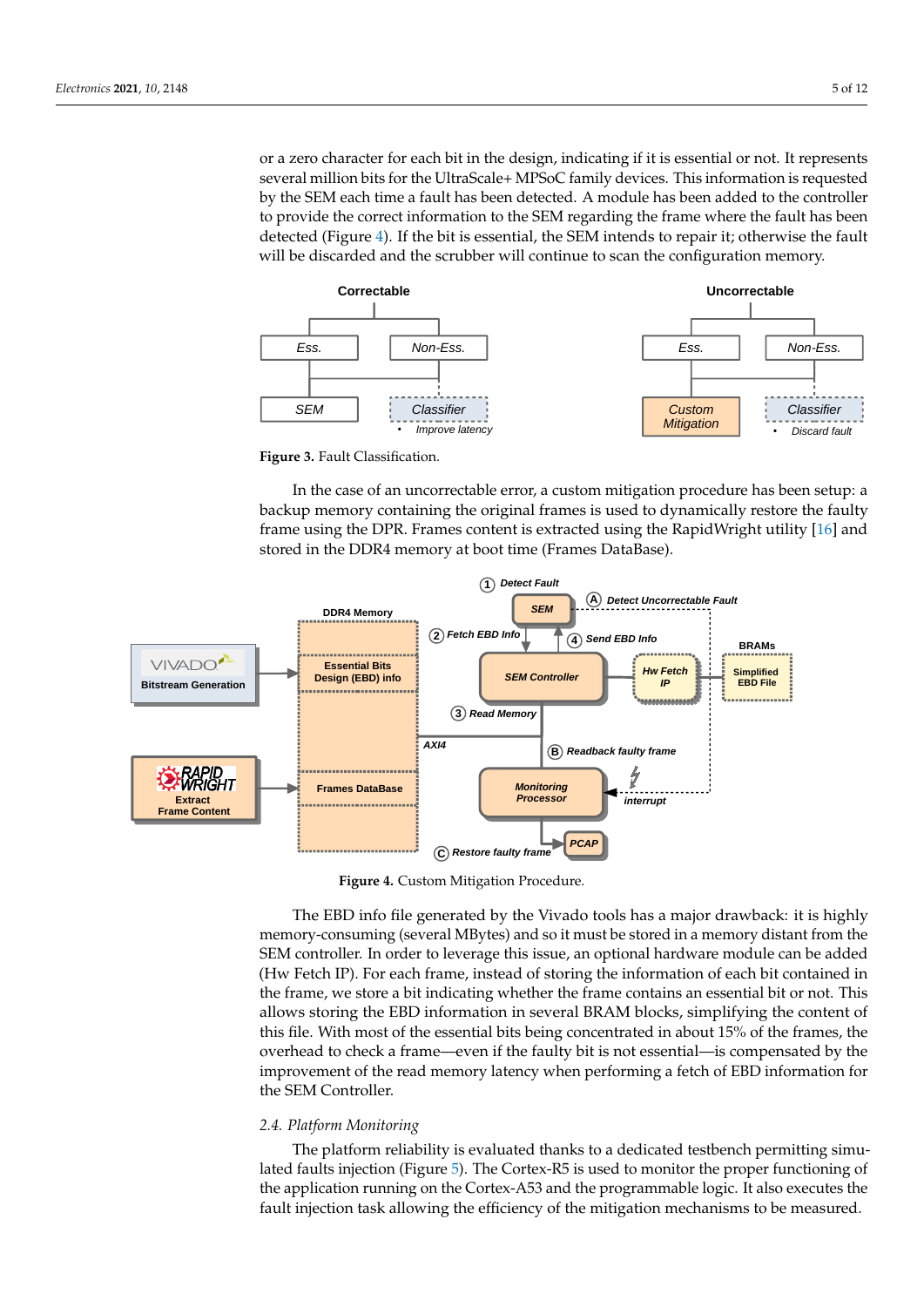

<span id="page-5-0"></span>

**Figure 5.** Prototype Testbench.

OBC

On this monitoring processor, a watchdog timer is used to ensure that the Cortex-A53 is still alive and a task periodically receives the processing result from the application processor (Figure [6\)](#page-5-1). If the processing result is erroneous or if the watchdog expires, the monitoring processor concludes that a failure has occured and stops the testbench for the current run. The elapsed time is used to measure the system reliability before the occurrence of a critical failure and the system is reset thanks to the Power Management Unit (PMU) contained in the MPSoC. Information exchange between the three cores is done via the Inter-Processor Interrupt (IPI) mechanism.

<span id="page-5-1"></span>

**Figure 6.** Monitoring Diagram.

The Cortex-R5 also monitors the radiation level using the information provided by the SEM, especially the number of soft errors detected by the configuration memory scrubber.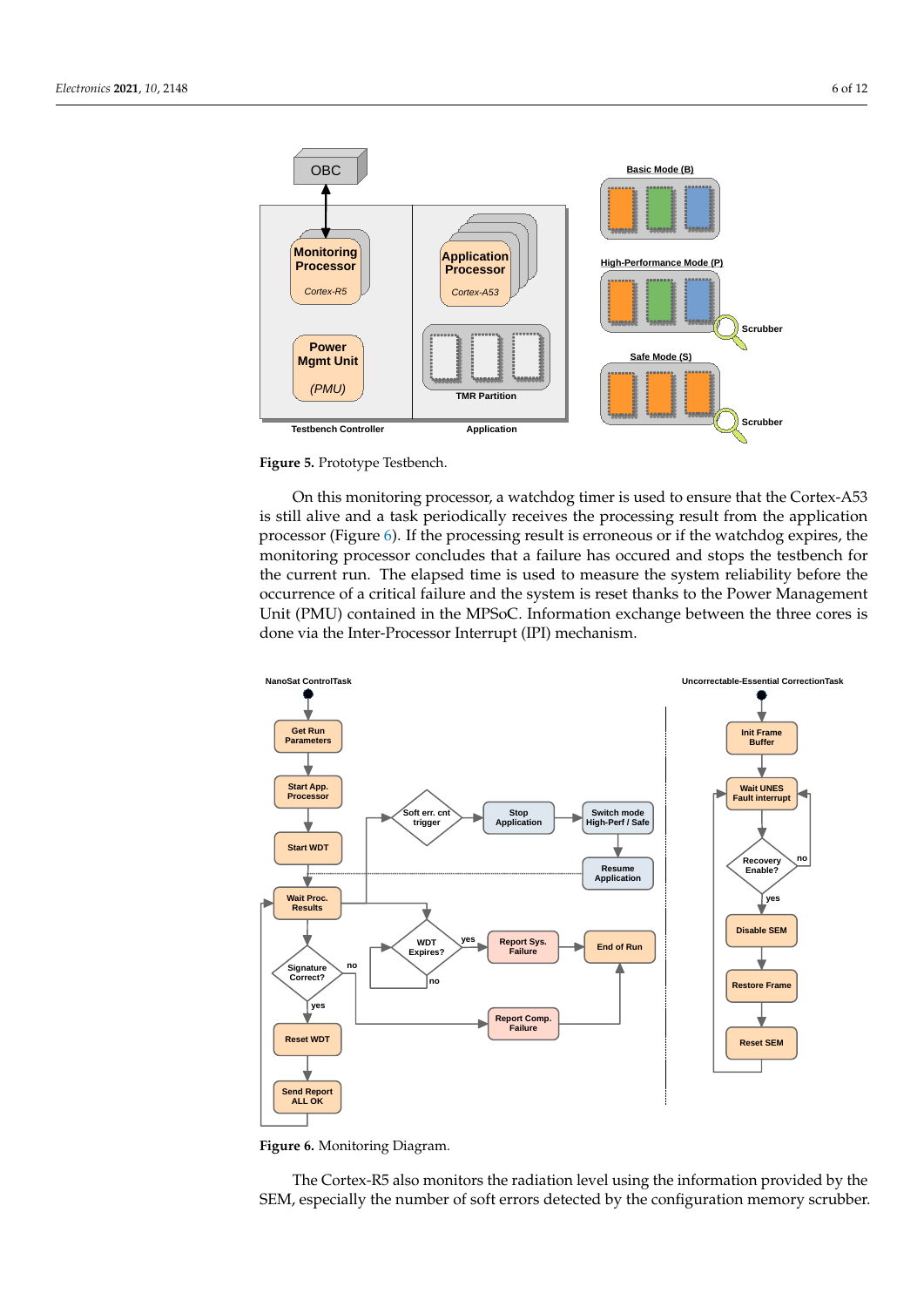This information is compared to a threshold that should be defined regarding the number of soft errors that could lead to a system failure. The number of soft errors is periodically reset in order to obtain an error rate. If this rate is greater than the threshold, the application is stopped and the platform is reconfigured to switch to the Safe mode, and the application is resumed. When this rate decreases below the threshold, the platform returns to the High-Performance mode.

## *2.5. Fault Injection Mechanism*

Fault injection can be done using two sources of random frames addresses. The first source is internal to the SEM Controller. A LFSR PRNG is used to generate random linear frame addresses that will target all platform. The second source is a FIFO that can be fed by the monitoring processor via the AXI4 interface. This interface can be used to generate constrained LFA in software and so to target precise regions in the platform. It allows the tester to inject faults only in the areas that are covered by a mitigation mechanism, and so evaluate its efficiency without being disturbed by failures on non-protected areas.

The efficiency of the platform is evaluated measuring the reliability. As the application running on the platform is deterministic, it was necessary to have a different set of addresses for each run to expect a different result. In this way, a random seed is provided by the PC connected to the UART link at the beginning of each run. This seed is used by the platform to generate the random addresses that target the desired area.

# *2.6. Testbench Use-Case*

A use-case featuring a communication between the nano-satellite and the Mission Control Center is introduced in Figure [7.](#page-6-0) The nano-satellite is equipped with a camera and takes pictures of the Earth. For each picture, it processes the image using a Grayscale filter followed by a Sobel filter. The result is encrypted with AES-256 and stored in the internal memory. In order to secure the communication with Earth, the image is then signed using the SPHINCS<sup>+</sup> post-quantum signature scheme to allow robust data authentication [\[17\]](#page-11-0). This signature scheme has been chosen because it is a good candidate to secure the future communication of nanosatellite systems. Being designed to prevent attacks from nearcoming quantum computers, it provides an additional level of security to authenticate information such as configuration data or firmware updates coming from the Mission Control Center.

<span id="page-6-0"></span>

**Figure 7.** Operation modes use cases.

In Safe mode the first flexible TMR partition is used to host a TMR version of the AES-256 IP. This IP has been chosen over the Grayscale and Sobel filters because it benefits the most from the hardware acceleration. Both filters are executed in software on the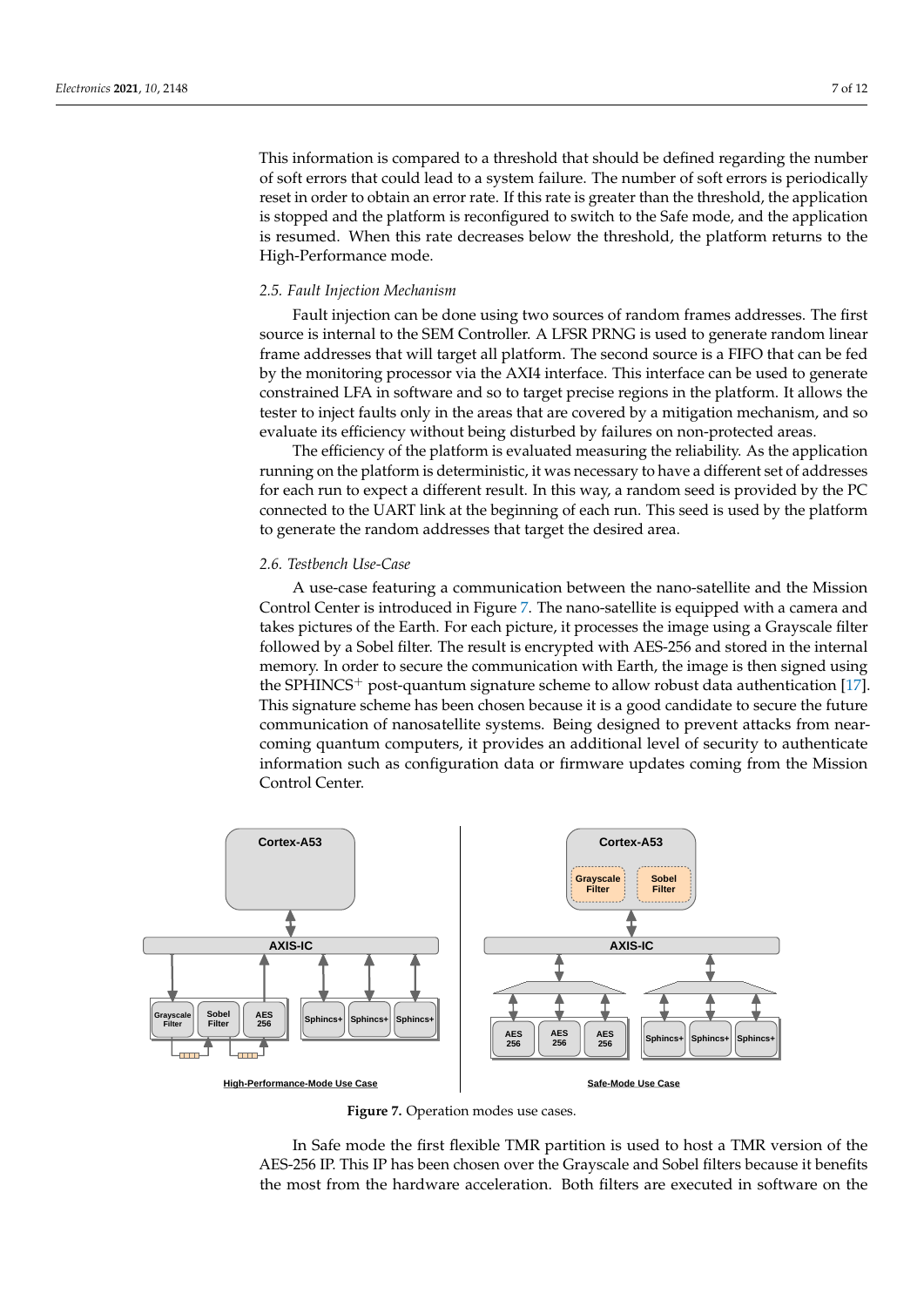processor. The second flexible TMR partition is used to host three instances of a hardware implementation of the SPHINCS<sup>+</sup> algorithm  $[18]$ .

## **3. Results**

## *3.1. Platform Resources Usage*

Table [1](#page-7-0) shows the resources occupied by the static partition and the reconfigurable modules in terms of LUT, BRAM and DSP, as well as the estimated power consumption for each of these partitions. Figure  $8$  gives the estimated power consumption for the platform in the different supported modes. Among the reconfigurable partitions, the most resourceand energy-consuming are the SPHINCS<sup>+</sup> IP and the AES IP. In Safe mode, the resource usage overhead compared to the High-Performance mode will be high, but these modules have the significant advantage of being implemented in hardware [\[18\]](#page-11-1). These numbers also show that, in this case, the impact of the dynamic and partial reconfiguration to reduce the overall power consumption of the platform would be minimal. Occupying the largest share of energy consumption is the static partition, especially the processing system which is responsible for more than 90% of the power consumption.

**Table 1.** Resources occupation and estimated power consumption.

<span id="page-7-0"></span>

| Module                  | FF    | <b>LUT</b> | <b>LUTRAM</b> | <b>BRAM</b> | <b>DSP</b> | <b>Power Consumption (mW)</b> |
|-------------------------|-------|------------|---------------|-------------|------------|-------------------------------|
| <b>Static Partition</b> | 20568 | 17140      | 2382          |             |            | 2901                          |
| Grayscale Filter        | 344   | 570        | 160           |             |            |                               |
| Sobel Filter            | 807   | 1157       | 160           |             |            |                               |
| AES-256                 | 1077  | 1452       |               |             |            | 12                            |
| $SPHINCS$ <sup>+</sup>  | 4405  | 4210       | 219           |             |            | 21                            |

<span id="page-7-1"></span>

**Figure 8.** Estimated power consumption for the platform execution modes (mW).

#### *3.2. Platform Reliability*

To evaluate the mitigation efficiency, we measured the reliability of the system when injecting faults in the configuration memory at a period of 100 ms, namely one random fault injected every 100 ms. This period has been chosen because the mean time required by the scrubber to perform a complete verification of the FPGA used during these tests is about 50 ms. We allowed time for the scrubber to detect the fault and to perform all the steps for the correction, if possible, including the read of the essential bits information and the fault repair. A system failure occurs if the scrubber does not manage to repair the fault in time, i.e., before the faulty bit is used by the design and causes a computation error or a freeze of the system.

The reliability is computed in four different configurations, or modes. The first mode is the basic mode (B\_MODE) in which no mitigation mechanism is enabled. The second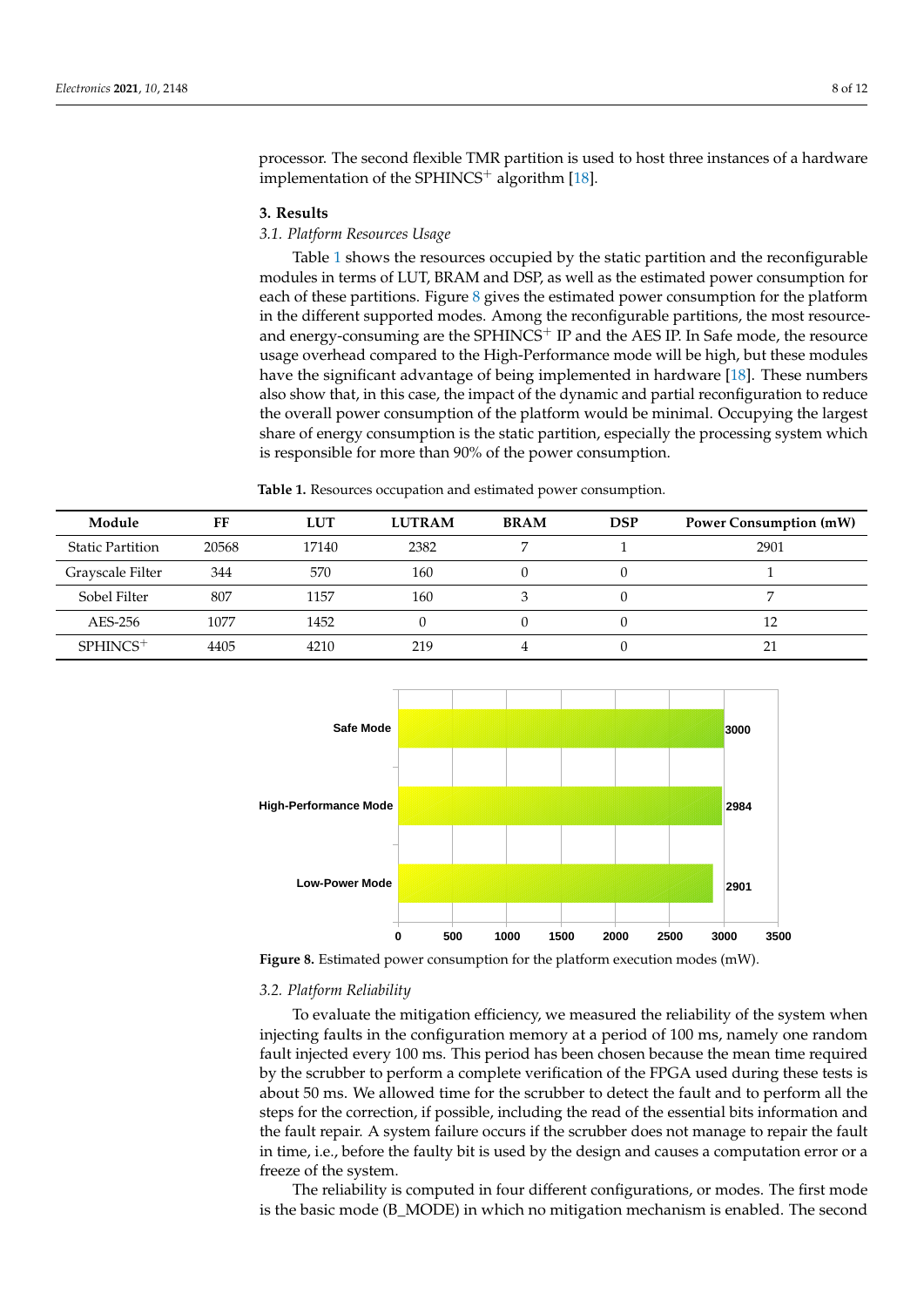mode is the Safe mode (S\_MODE) in which both the scrubber and the TMR are enabled. The third mode is the TMR mode (T\_MODE) in which only the TMR is enabled. The last mode is the High-Performance mode (P\_MODE) in which only the scrubber is enabled.

For every mode, the injection period and the startup time are the same, and fault injection begins just after the application processor startup. Each mode is run until a system or computation failure occurs and is repeated 400 times. The mode, the period and the random seed are sent by the PC through the serial link at the beginning of the run. At the end, the monitoring processor gets access to the watchdog timer and transmits the elapsed time before failure and the number of injected faults to the PC. The results are reported in Figure [9.](#page-8-0)

<span id="page-8-0"></span>**Reliability 0.00 0.25 0.50 0.75 1.00 1 5 10 50 100 500 B\_MODE S\_MODE T\_MODE P\_MODE**

**# of injected faults**

**Figure 9.** System reliability at 100 ms injection period.

We can observe that, as expected, the different mechanisms improve the overall system reliability compared with the Basic mode (B\_MODE). The best mode is the Safe mode (S\_MODE) followed by the High-Performance mode (P\_MODE). The TMR mode (T\_MODE) does not provide any notable interest after the number of injected faults goes beyond a hundred, but coupled with the scrubbing, the performance reduction of the S\_MODE is compensated by a significant reliability improvement.

## **4. Discussion**

In this article, we described a platform dedicated to nano-satellite system including fault mitigation mechanisms to deal with SEU due to space radiation, and dynamic reconfiguration capabilities to adapt itself to the level of these radiations. The proposed platform offers a balance between performance and safety when running computationally intensive applications such as post-quantum cryptography. The computation part of the application is deployed on TMR partitions designed to support the mode switching in a flexible way.

This flexibility has a cost in term of hardware resources. It puts pressure on the place and route process but it permits embedding a smaller device, thus a cheaper device, in the nano-satellite payload board without sacrificing functionality. In addition, a smaller device implies a lower power consumption. In order to make the Low-Power mode more interesting, it would be useful to apply software procedures like adjusting the energy-saving settings of the processor when idle to improve the overall system power consumption. Figure [8](#page-7-1) also shows that switching from High-Performance mode to Safe mode, and vice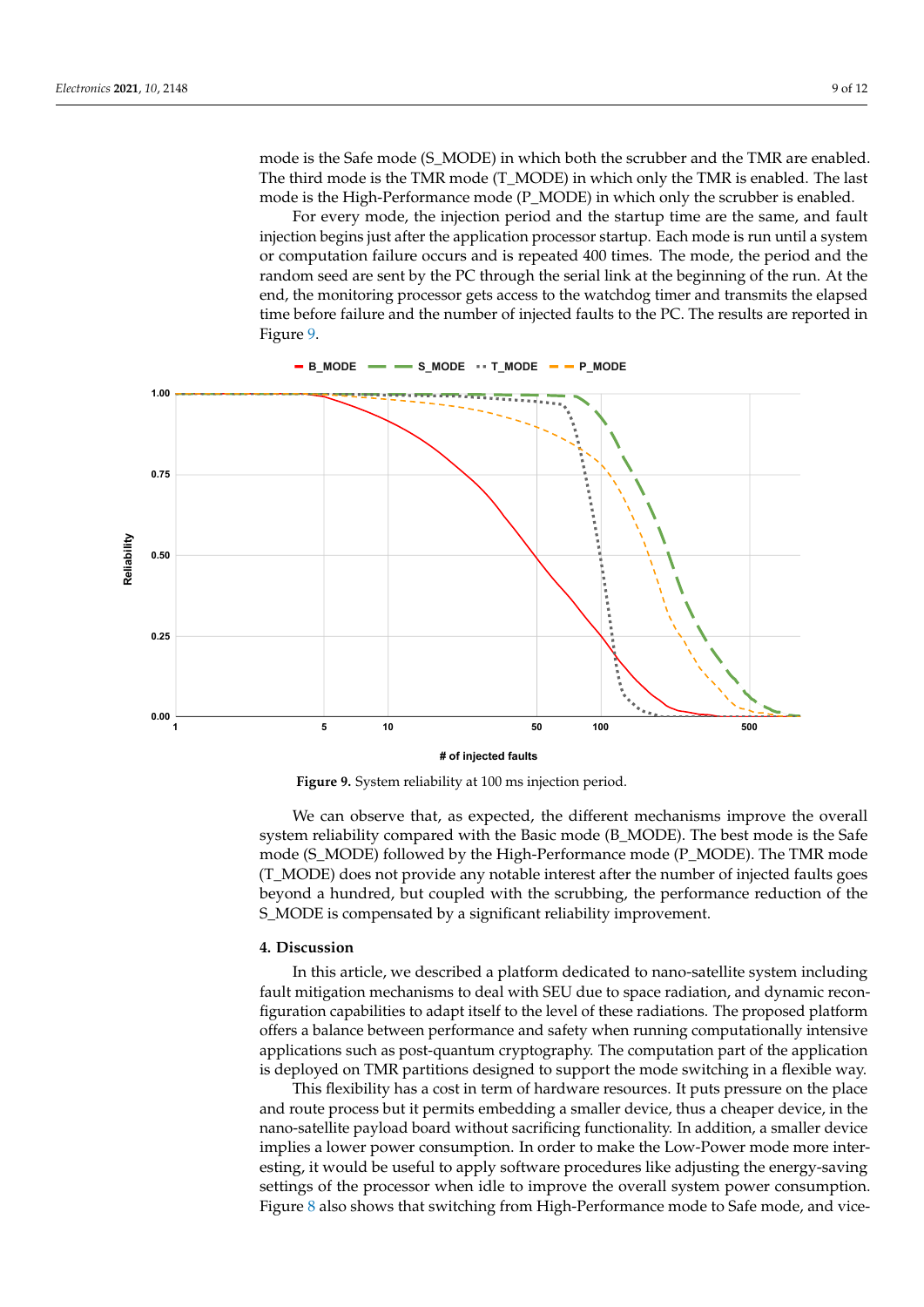versa, is not detrimental. It means that no extra power budget would be required in case a mode is run more than the other.

Regarding the system reliability, the proposed platform provides an architecture that allows performing early tests of the fault mitigation mechanisms. In our case, fault injection during testbenches has been performed at a period of 100 ms. This period is very pessimistic and has been chosen to speed up the test runs. In real cases, fault occurrence is far more less important. In [\[19\]](#page-11-2), SEU count per day at 705 km altitude was measured between 170 to 255, with an occasional peak at 1188. Another measure in a Low Earth Orbit of 686 km indicates an average SEU count per day of 100 [\[20\]](#page-11-3). We can also notice that using a 16 nm process, Ultrascale+ devices are less sensitive to radiation than previous FPGA generations. This better robustness does not mean that the switch from the High-Performance mode to the Safe mode can be performed at any time. Regarding the radiation level measured by the SEM Controller, if this level is low, the reconfiguration can be done safely. Otherwise, additional mitigation measures must be taken such as checking the reconfigured partition using the DPR to perform a readback of the configuration memory.

When in Safe mode, the choice has been made to not dynamically reconfigure the two filters using the DPR, and to keep the AES IP in place. This choice has been made because, in this case, with the board being assaulted by radiation, it would have been hazardous to perform a dynamic reconfiguration of the FPGA. When in High-Performance mode, regarding the radiation level measured by the SEM, adding new functionalities to the platform and performing a check of the dynamically reconfigured IP could be considered. The system reliability measurement of these different configurations has been depicted in Figure [9.](#page-8-0) It shows that the High-Performance mode using the scrubber only improves the reliability by x4, whereas the Safe mode, in which the TMR feature is added, improves this reliability by x4.4.

In future work, solutions to enhance platform reliability will be explored. These solutions include features such as repeats of computation failure [\[21\]](#page-11-4). Instead of considering that the system has failed and that we need to reboot it, we allow time for the scrubber to perform another round of checking. If, after this round, the fault is still present, we perform a safe recovery of the system. With regards to the fault injection period, it has been setup to keep the same injection scheme for every test run (one fault every 100 ms). For a more realistic simulation, a random distribution of the fault injection will be used in the future platform. Another issue that should be leveraged is the necessity to protect the SEM module against SEU, which could lead in an accumulation of soft errors in the design and the occurence of a computation or system failure. In our case, the monitoring processor will reset the system and a fallback configuration will be loaded from the Flash memory in order to restore the design. The triplication of the logic used by this module [\[21\]](#page-11-4) is a solution envisioned the future work , as well as the protection of the internal memory of the FPGA using built-in EDAC mechanisms.

Finally, taking advantage of the partial reconfiguration, it could be possible to modify on-the-fly the distribution of the reconfigurable modules over the floorplan [\[21](#page-11-4)[,22\]](#page-11-5). This solution would avoid failure in series due to a gathering of the TMR modules in the same configuration memory area. It would be related to the ability to safely perform a dynamic reconfiguration. In this way, the use of Flash memory storage for the reconfigurable bitstream would be necessary and fault prediction mechanisms such as neural networks coupled with a precise model of the radiation at Low Earth Orbit could be considered in order to prevent possible reconfiguration issues.

**Author Contributions:** Conceptualization, L.G., A.U. and A.K.; methodology, L.G., A.U. and Q.B.; software, L.G. and Q.B.; validation L.G. and A.U.; formal analysis, L.G. and A.U.; investigation L.G., resources, A.U.; data curation, L.G.; writing—original draft preparation, L.G.; writing—review and editing, L.G. and A.U.; visualization, L.G.; supervision, A.U.; project administration, A.U. and E.A.; funding acquisition, A.U. and A.K. All authors have read and agreed to the published version of the manuscript.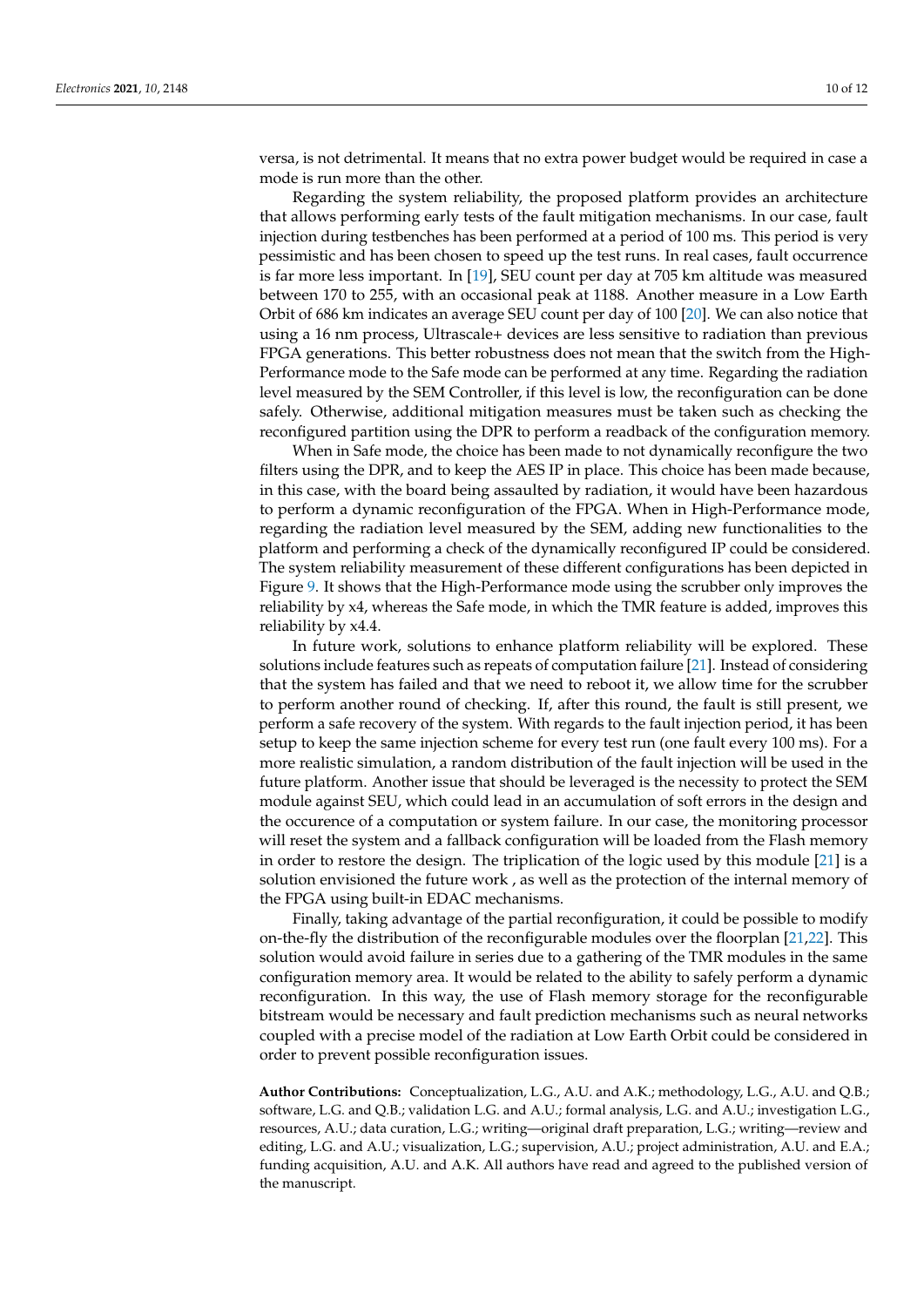**Funding:** This work has been funded by Innosuisse under the project "DyReCte: Dynamic Reconfigurable Cryptoengine". Grant number: 32291.1 IP-ICT.

**Data Availability Statement:** Data used to compute the reliability of the platform are available at this address: <https://drive.switch.ch/index.php/s/l3poJGr0rIOc05N> (accessed on 2 September 2021).

**Conflicts of Interest:** The funders had no role in the design of the study; in the collection, analyses, or interpretation of data; in the writing of the manuscript, or in the decision to publish the results.

## **Abbreviations**

The following abbreviations are used in this manuscript:

| <b>FPGA</b>  | Field Programmable Gate Array                  |
|--------------|------------------------------------------------|
| SEU          | Single Event Upset                             |
| TMR          | Triple Modular Redundancy                      |
| RP           | Reconfigurable Partition                       |
| <b>DPR</b>   | Dynamic and Partial Reconfiguration            |
| <b>MPSoC</b> | Multi-Processor System-on-Chip                 |
| SEE          | Single Event Effects                           |
| MCC          | <b>Mission Control Center</b>                  |
| OBC          | On-Board Computer                              |
| <b>ADCS</b>  | Attitude Determination and Control System      |
| ΙP           | Intellectual Property                          |
| SEM          | Soft-Error Mitigation                          |
| <b>LFSR</b>  | Linear Feed Shift Register                     |
| PRNG         | Pseudo-Random Number Generator                 |
| <b>EDAC</b>  | Error Detection And Correction                 |
| MDPI         | Multidisciplinary Digital Publishing Institute |

## **References**

- <span id="page-10-0"></span>1. SpaceX. StarLink Website. 2021. Available online: <https://www.starlink.com/> (accessed on 1 September 2021).
- <span id="page-10-1"></span>2. Astrocast. Astrocast Website. 2021. Available online: <https://www.astrocast.com/> (accessed on 1 September 2021).
- <span id="page-10-2"></span>3. Hiber. Hiber Website. 2021. Available online: <https://hiber.global/> (accessed on 1 September 2021).
- <span id="page-10-3"></span>4. Kleos. Kleos Website. 2021. Available online: <https://kleos.space/> (accessed on 1 September 2021).
- <span id="page-10-4"></span>5. Spire. Spire Website. 2021. Available online: <https://www.spire.com/en> (accessed on 1 September 2021).
- <span id="page-10-5"></span>6. Xilinx. Device Reliability Report—Second Half 2019. 2020. Available online: [https://www.xilinx.com/support/documentation/](https://www.xilinx.com/support/documentation/user_guides/ug116.pdf) [user\\_guides/ug116.pdf](https://www.xilinx.com/support/documentation/user_guides/ug116.pdf) (accessed on 1 September 2021).
- <span id="page-10-6"></span>7. Van Harten, L.; Jordans, R.; Pourshaghaghi, H. Necessity of Fault Tolerance Techniques in Xilinx Kintex 7 FPGA Devices for Space Missions: A Case Study. In Proceedings of the 2017 Euromicro Conference on Digital System Design (DSD), Vienna, Austria, 30 August–1 September 2017; pp. 299–306.
- <span id="page-10-7"></span>8. Katz, R.; Barto, R.; McKerracher, P.; Carkhuff, B.; Koga, R. SEU hardening of field programmable gate arrays (FPGAs) for space applications and device characterization. *IEEE Trans. Nucl. Sci.* **1994**, *41*, 2179–2186. [\[CrossRef\]](http://doi.org/10.1109/23.340560)
- <span id="page-10-8"></span>9. Carmichael, C. Xilinx XAPP197: Triple Module Redundancy Design Techniques for Virtex FPGAs. 2006. Available online: [https://www.xilinx.com/support/documentation/application\\_notes/xapp197.pdf](https://www.xilinx.com/support/documentation/application_notes/xapp197.pdf) (accessed on 1 September 2021).
- <span id="page-10-9"></span>10. Kumar, M.; Digdarsini, D.; Misra, N.; Ram, T.V.S. SEU mitigation of rad-tolerant Xilinx FPGA using external scrubbing for geostationary mission. In Proceedings of the 2016 IEEE Annual India Conference (INDICON), Bangalore, India, 16–18 December 2016; pp. 1–6.
- <span id="page-10-10"></span>11. Xilinx. Xilinx PG187: UltraScale Architecture Soft Error Mitigation Controller v3.1. 2019. Available online: [https://www.xilinx.](https://www.xilinx.com/support/documentation/ip_documentation/sem_ultra/v3_1/pg187-ultrascale-sem.pdf) [com/support/documentation/ip\\_documentation/sem\\_ultra/v3\\_1/pg187-ultrascale-sem.pdf](https://www.xilinx.com/support/documentation/ip_documentation/sem_ultra/v3_1/pg187-ultrascale-sem.pdf) (accessed on 1 September 2021).
- <span id="page-10-11"></span>12. Upegui, A.; Izui, J.; Curchod, G. Fault mitigation by means of dynamic partial reconfiguration of Virtex-5 FPGAs. In Proceedings of the 2012 International Conference on Reconfigurable Computing and FPGAs, Cancun, Mexico, 5–7 December 2012; pp. 1–6.
- <span id="page-10-12"></span>13. Wilson, C.; Sabogal, S.; George, A.; Gordon-Ross, A. Hybrid, adaptive, and reconfigurable fault tolerance. In Proceedings of the 2017 IEEE Aerospace Conference, Big Sky, MT, USA, 4–11 March 2017; pp. 1–11.
- <span id="page-10-13"></span>14. University, C.P.S. CubeSat Website. 2021. Available online: <http://www.cubesat.org/> (accessed on 1 September 2021).
- <span id="page-10-14"></span>15. FreeRTOS. FreeRTOS Website. 2021. Available online: <https://www.freertos.org/> (accessed on 1 September 2021).
- <span id="page-10-15"></span>16. Xilinx. RapidWright—Latest Release Download Page. 2019. Available online: [https://github.com/Xilinx/RapidWright/releases/](https://github.com/Xilinx/RapidWright/releases/latest) [latest](https://github.com/Xilinx/RapidWright/releases/latest) (accessed on 1 September 2021).